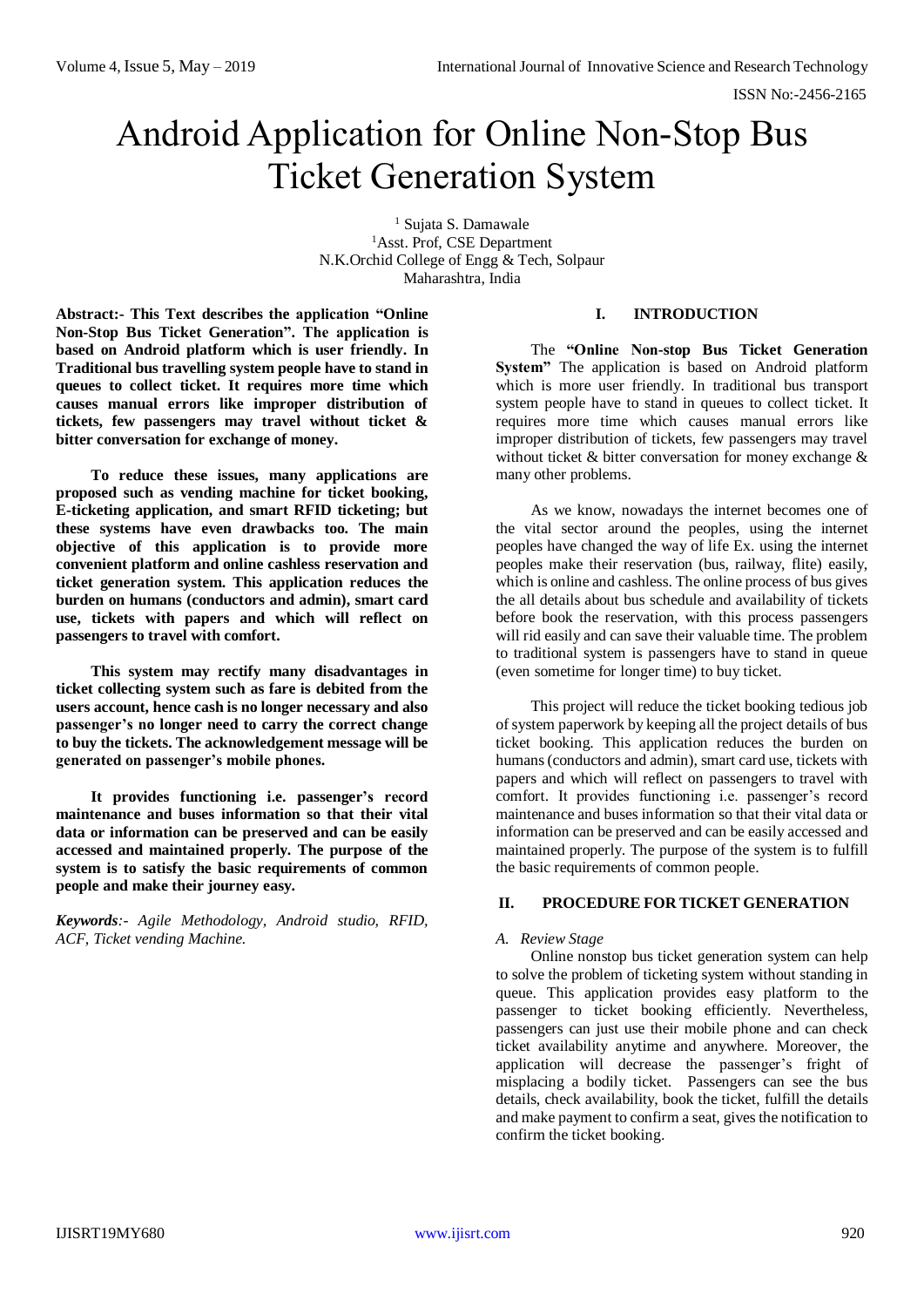ISSN No:-2456-2165

[5] The online booking, in general, gives the customer extra information regarding the company, availability of the services, ticketing structure, prices, online payment and booking structure and other services rendered. Besides that, in certain company, handheld mobile communication may bring similar better closer partnerships between a company and its customers [5]

[8] If any customer needs to reserve seat he or she need to call them or walk in to their counter which is Consider as wasting their valuable times. Sometimes the phone line also keeps busy and customers unable to reserve seats for them [8]

## *B. Final Stage*

The final stage of this system is by entering details about source, destination, date, time & transaction details then passenger will be able to get online ticket after completion of the process within a few minutes.

## *C. Figures*

Passengers are the end user of our system. Passengers can see the bus details, check availability, book the ticket, fulfill the details and make payment to confirm a seat, gives the notification to confirm the ticket booking. Admin is super user of our system. Admin update the bus details and stored in the database in the system.



Fig 1:- System Architecture

In second level DFD of ticket booking system in this passengers can see the bus details, check availability, book the ticket, fulfill the details and make payment to confirm a seat, gives the notification to confirm the ticket booking. Admin can generate the report of bus which is ready for departure, update the bus details report in the database, and accept the payment.

## **III. ALGORITHM**

- STEP 1: Enter source and destination click on search bus.
- $\triangleright$  STEP 2: Passenger will able to see retrieve the data about available buses on that date, time and destination
- $\triangleright$  STEP 3: Fill required details like number of children, number of adults, number of senior citizens, journey date and journey time. After all this process by calculating total amount for journey will be displayed in amount column
- $\triangleright$  STEP 4: Select seats according to number of seats entered in previously required details
- $\triangleright$  STEP 5: Make online transaction by entering debit/credit/master card details like card number, expiry date of card and CVV number.
- $\triangleright$  STEP 6: If the payment is successfully done by the passenger then admin will reserve a seat for those passenger. To print the ticket, click on next button.
- $\triangleright$  STEP 7: All the information about ticket details will be shown on the screen like ticket id, amount, journey date and journey time. Take a screenshot of this screen as a ticket.
- $\triangleright$  STEP 8:If passenger wants to cancel the ticket then he/she can enter details regarding ticket and ticket will gets cancelled without refund. Admin can add this seat to the available seats.





## *A. User: Admin*

Admin is key user of this entire system. He is responsible person to update timetable of the buses and generate the report. Admin will add new driver, new buses and he will update bus information on the system. Admin can accept the payment done by the passengers 20 minutes before the departure time of that bus.

## *B. User: Passenger*

Here, passenger can able to get ticket by just entering required details. Passenger will be able to see timetable of the available buses. To receive a notification from the payment gateway, passenger has to make online payment by giving bank details. Once the successful transaction is done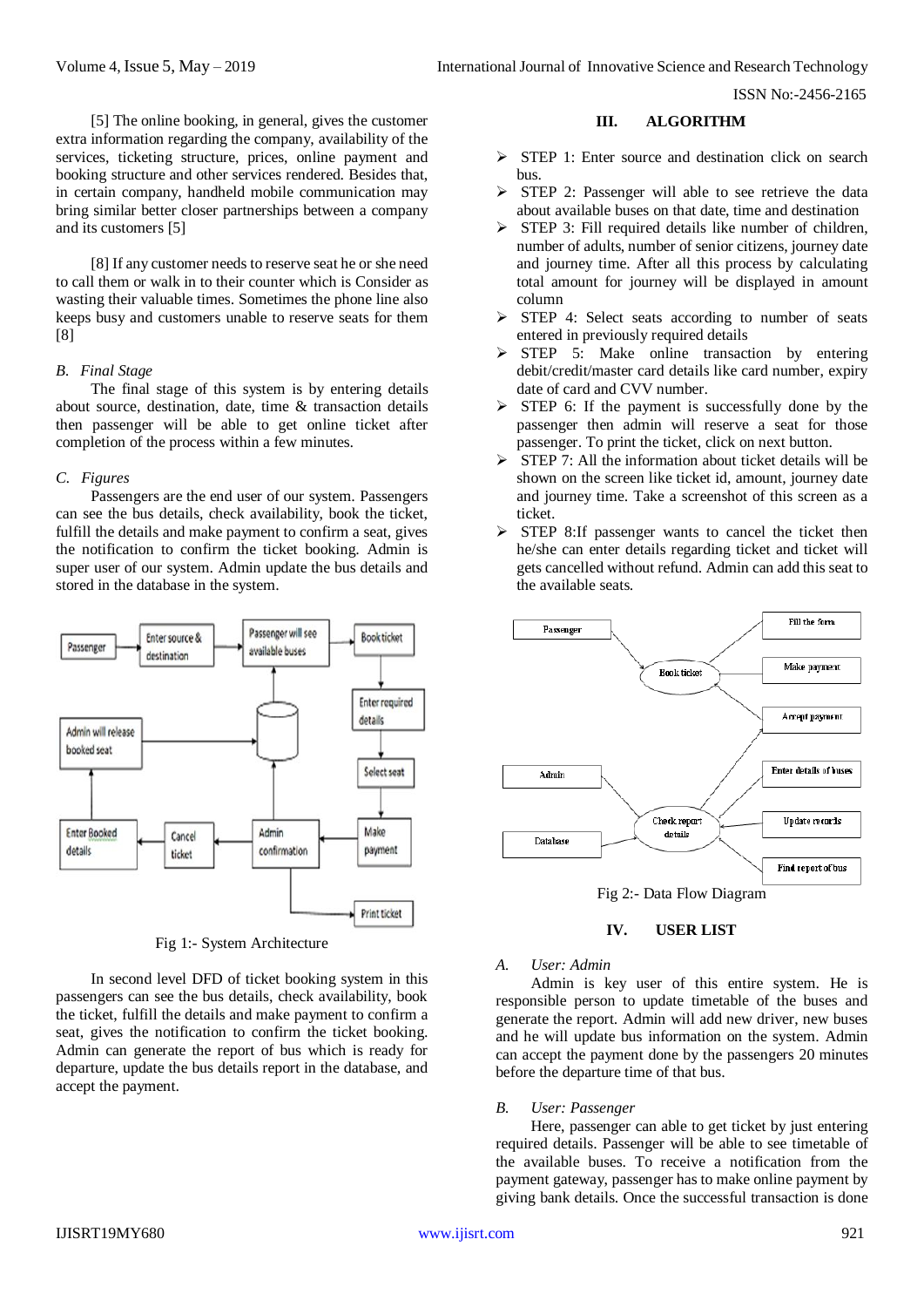then passenger will receive message of completed successful transaction and receiving notification for ticket generation.

## *C. User: Ticket Checker*

Ticket checker is the person who can check whether the passenger has completed payment successfully and whether he has confirmed of online transaction or not. If ticket checker wants to see the report about the passengers i. e, how many passengers are travelling, how many senior citizens how many adults and how many children are there then he can get the report by contacting to the admin.

# **V. EXISTING SYSTEM**

In traditional way, each bus is controlled by a person called conductor. The process done by conductor is to collect money from passenger and hand over the ticket. Originally in traditional system, printed papers are used as tickets. Nowadays, handy machines are used which prints tickets and then handed over to passengers.

There are many drawbacks with this process that passengers are having always fright of taking care of ticket till the end of journey. Also the conductor needs to confirm that all passengers have got tickets or not, this is bit time consuming process and maximum use of paper work is also there. Also the conductor needs to repeat his/her work with respect to each passenger which is a wastage of energy.

## *A. Automatic Fare Collection*

This is one the machine which is used for booking tickets. Using this machine, it is possible to gather and transfer the data to server. It has an integrated platform to keep passengers flow clearly.

# *B. RFID Based Automatic Bus Ticketing*

In Recent generation many technologies are introduced and developed in many fields in public welfare and travelling areas. In public travelling(Bus) system one of the advancement is a device of Radio Frequency identification.

This application become popular due to its highly convenient and greater work.

The study highlighted out with a solution on convenient platform, user satisfaction and future work done.

# **VI. PROPOSED SYSTEM**

In online ticket booking system helps to reduce the work involved in ticket application and database management. All the works and ticket booking application are submitted online and database is to be maintained on the server. Entirely this project objective is to make that booking request in online process. The passengers can view the bus details can fill the form for booking ticket and generate an application for ticket booking and that will be can view the admin directly. Update the all bus details in the database. This project is an efficient and user friendly android mobile application for booking ticket.

Initially, Admin will update the bus details according to the hierarchy, who will then have access to the Ticket Booking System.

- *A.* Admin can view the bus details and update bus details, also generate the report.
- *B.* Passengers can book ticket.
- *C.* They can check the bus timetable.
- *D.* They can check the notification of the ticket booking, whether it has been confirmed or not.
- *E.* Passenger friendliness is provided in the application with various controls.
- *F.* The system makes overall project management much easier and flexible.
- *G.* There is no risk of data management at any level while project development is under the process.
- *H.* It provides high level of security with different level of authentication.

## **VII. RESULT AND DISCUSSION**

## *A. General Introduction*

This mobile application provides easy nonstop bus ticketing facility. Firstly, mobile application should be installed on the required android handset. The addition or updation regarding bus details will be done by the admin at the server side. The Email-id and password of admin is necessary to login their account or else if admin is new then admin can do registration first and then login.

# *B. Formal Description*

If the application is successfully installed on the android mobile, then by clicking on the application following home screen will appear. As shown in following screenshots:



Fig 1: Home Screen Loading the page….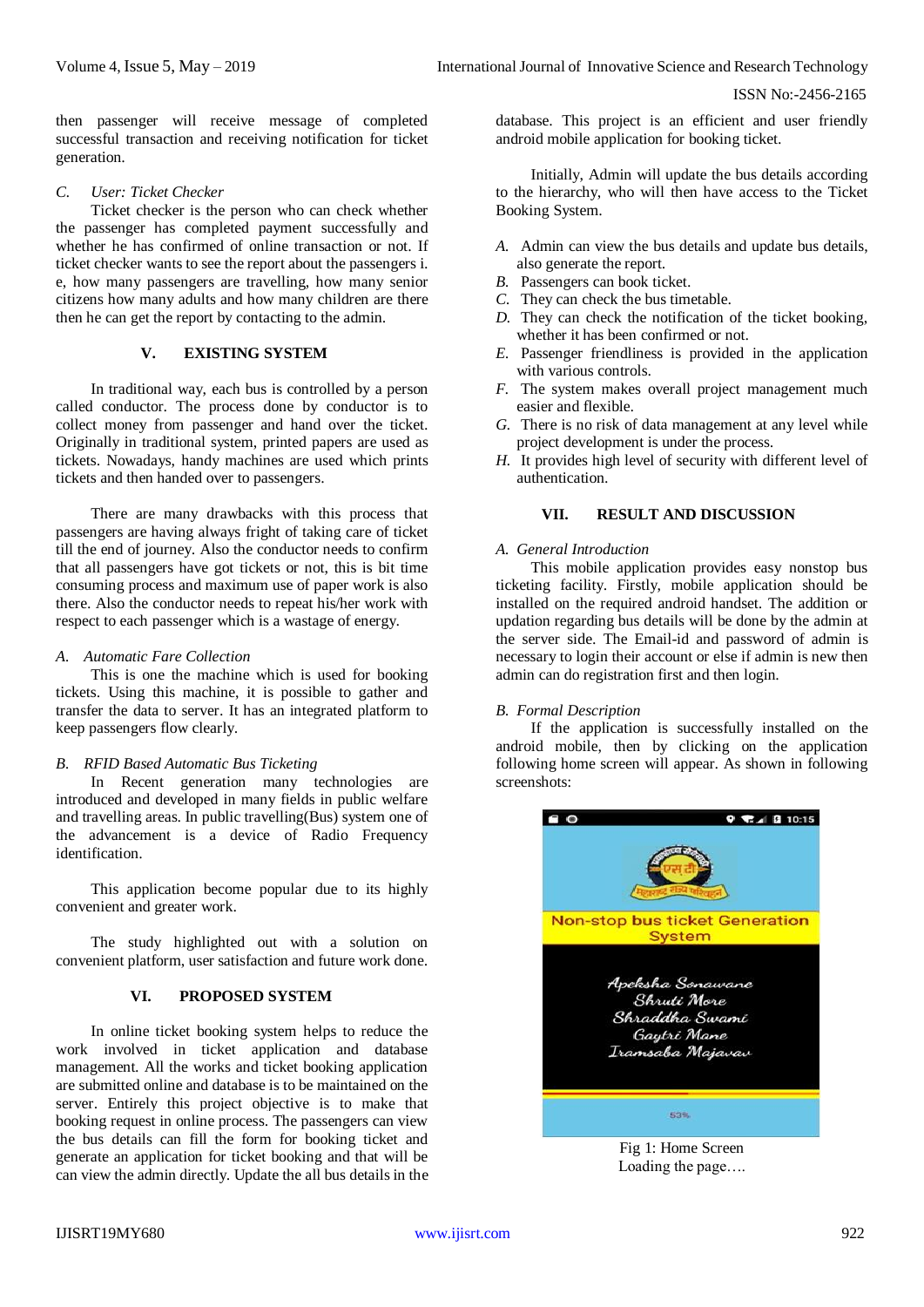# ISSN No:-2456-2165



Fig 2:- Bus searching screen According to destination it will search buses

| $\blacksquare$                                      |                                     | $\blacktriangleright$ 4 $\blacksquare$ 11:55 |
|-----------------------------------------------------|-------------------------------------|----------------------------------------------|
| <b>NonStopBusTicket</b>                             |                                     |                                              |
| Date: 2019-04-12<br><b>Total Seats: 50</b><br>Fare: | <b>Bus Number: MH-13 8900</b><br>50 |                                              |
| Date: 2019-04-12<br><b>Total Seats: 40</b><br>Fare: | <b>Bus Number: MH-13 1923</b><br>50 |                                              |
| Date: 2019-04-12<br><b>Total Seats: 40</b><br>Fare: | <b>Bus Number: MH-13 1924</b><br>50 |                                              |
| Date: 2019-04-12<br>Total Seats: 30                 | <b>Bus Number: MH-13 3232</b>       |                                              |
|                                                     |                                     |                                              |

Fig 3:- Available buses This page shows all the available buses

| $\n  4 0 11:55$   |  |  |
|-------------------|--|--|
| MH-13 1923        |  |  |
| Barshi            |  |  |
| $2019 - 04 - 12$  |  |  |
| 12:00             |  |  |
| 1                 |  |  |
| 1                 |  |  |
| o                 |  |  |
| 75                |  |  |
| 9552683645        |  |  |
| <b>BUY TICKET</b> |  |  |
|                   |  |  |

Fig 4:- Buy ticket screen In this page passengers can fill the details i.e.- book the ticket

| 80                                          | ø<br>11:56                                |
|---------------------------------------------|-------------------------------------------|
| <b>NonStopBusTicket</b>                     |                                           |
|                                             |                                           |
| புடி                                        | $\Box$                                    |
| الكال الحان                                 | <u>1701-0</u>                             |
| $1$ $1$ $1$ $1$                             | 10 11 11 12 17                            |
| $0.13$ $0.14$                               | <u>1150 1150 </u>                         |
| <u>(112    10   </u>                        | <u>(120)</u> (120)                        |
| $121$ $122$                                 | (123. (124. (1                            |
| $25$ $26$                                   | $27$ $28$                                 |
| $29$ [] $30$ []                             | <u> Jarlj Jazlj</u>                       |
| $\frac{33}{2}$ $\frac{1}{2}$ $\frac{34}{2}$ | $\left[\frac{36}{5}\right]$<br>$135$ $17$ |
| <u>[] 37 [] 38 []</u>                       | $0.10$ $0.00$                             |
|                                             | Ticket ID: "147"                          |
|                                             |                                           |
|                                             |                                           |
|                                             |                                           |

Fig 5:- Seat selection screen Passenger can choose their seat

| O                      | $\blacksquare$ 11:56 |
|------------------------|----------------------|
| Your Order             |                      |
| <b>Bus Ticket</b>      | ;75.00               |
| Pay with <b>PayPal</b> |                      |
|                        |                      |
| Pay with Card          |                      |
| Sandbox                |                      |
|                        |                      |
|                        |                      |
|                        |                      |
|                        |                      |
|                        |                      |
|                        |                      |
|                        |                      |
|                        |                      |

Fig 6:- Online payment screen using PayPal Passenger can make online payment through PayPal gateway



Fig 7:- Pay money using card Passenger can also make payment using card